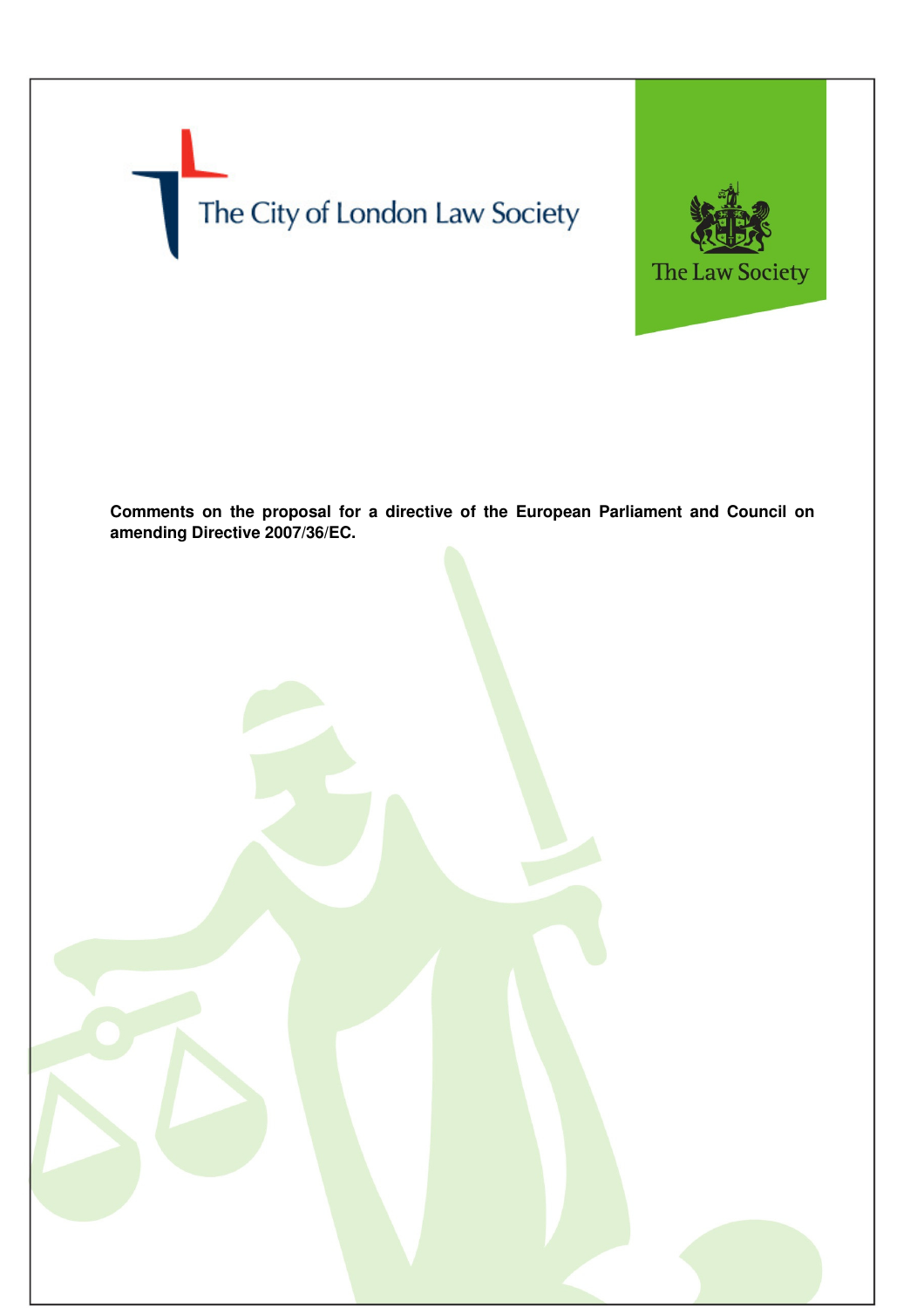# **Introduction**

The comments set out in this paper have been prepared jointly by the Listing Rules Joint Working Party of the Company Law Committees of the Law Society of England and Wales and the City of London Law Society.

The Law Society of England and Wales is the representative body of over 120,000 solicitors in England and Wales. The Society negotiates on behalf of the profession and makes representations to regulators and Government in both the domestic and European arena. This response has been prepared on behalf of the Law Society by members of the Company Law Committee.

The City of London Law Society ("**CLLS"**) represents approximately 13,000 City lawyers through individual and corporate membership including some of the largest international law firms in the world. These law firms advise a variety of clients from multinational companies and financial institutions to Government departments, often in relation to complex, multi-jurisdictional legal issues. The CLLS responds to a variety of consultations on issues of importance to its members through its 17 specialist committees.

The Listing Rules Joint Working Party is made up of senior and specialist corporate lawyers from both the Law Society and the CLLS who have a particular focus on the Listing Rules (LR) and the UK Listing Regime.

We set out below our comments on the proposal for a directive of the European Parliament and Council on amending Directive 2007/36/EC (the "**Amending Directive**").

# **Article 3a – Identification of shareholders**

We assume that the definition of 'shareholder' in the Directive 2007/36/EC applies equally to the Amending Directive. This means that, in the UK, the proposals will relate to the identification of the registered holders of shares, rather than the holders of the underlying economic interest. Consequently, the proposals should not have any real impact for UK listed issuers as the use of bearer shares by UK companies is very uncommon and the registered holder of shares will always be identified in a company's register of members.

In paragraph 3, we question the requirement for companies to destroy information relating to shareholders no longer than 24 months after receiving it. We imagine that many companies which are not able to identify their "shareholders" will request relevant details from intermediaries at regular intervals but we are not clear why the law should force companies to delete information after that period. This will impose an unnecessary cost burden on companies where they decide to send out a new request as soon as the relevant time period expires and where they would not otherwise have done so. If this provision is kept, we suggest that shareholders should be free to agree a longer period with companies either individually or by passing a resolution to this effect.

# **Article 3c – Facilitation of the exercise of shareholder rights**

The first sentence in paragraph 2 states that companies must confirm the votes cast in a general meeting by or on behalf of shareholders. It is not clear what is meant by this. Is the intention that the company will confirm to each shareholder who has submitted a vote that its vote has been properly recorded and accepted as valid? This would create a significant administrative burden for companies. Or is the intention that this confirmation should only be given if a shareholder or his intermediary requests it? Some listed companies in the UK pass resolutions by a show of hands at shareholders' meeting and so in that case the companies will not themselves have a record of how particular shareholders voted – we assume that this Article is not to be interpreted as prohibiting this practice.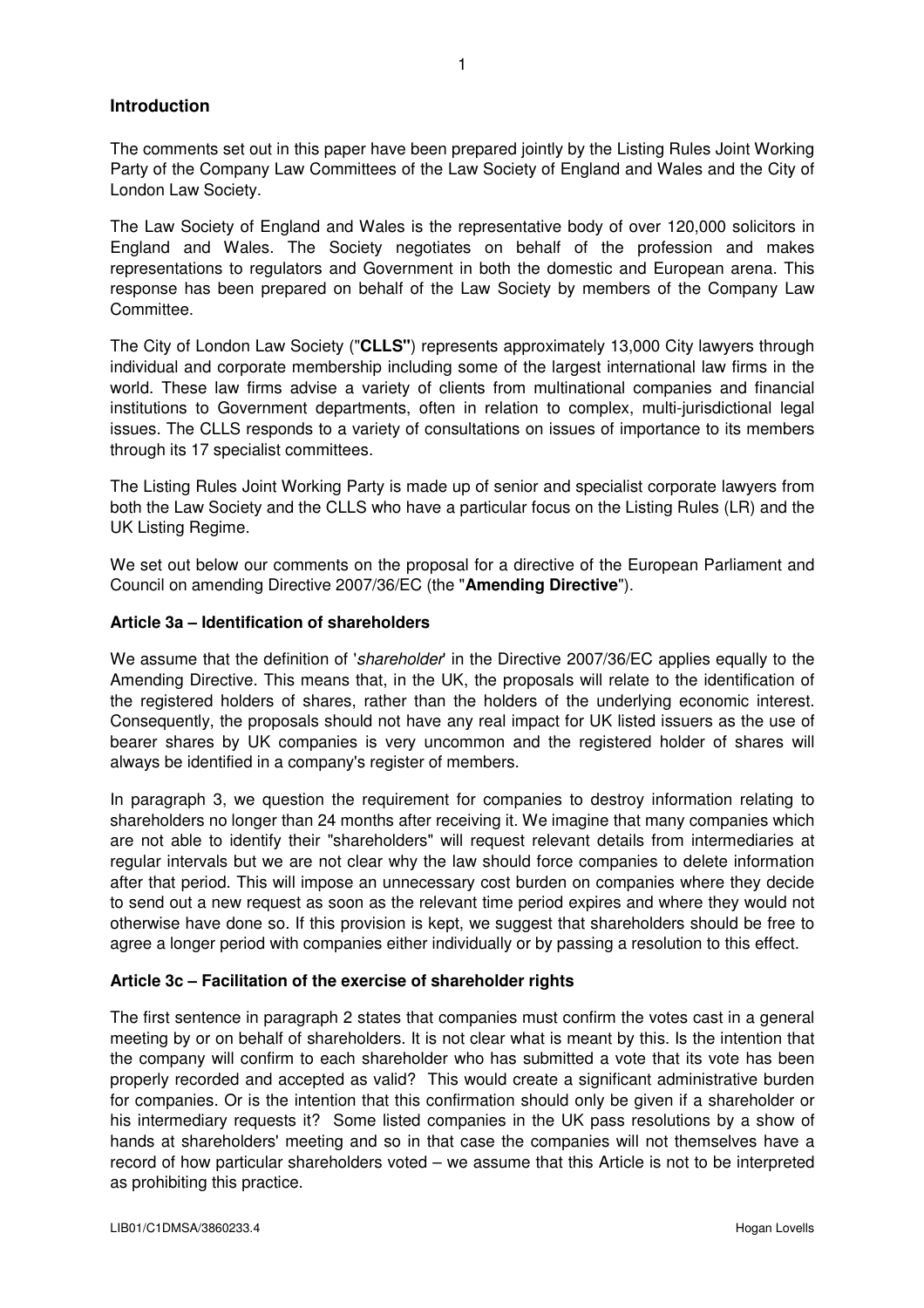#### **Article 3i – Transparency of proxy advisers**

We note that the Amending Directive provides transparency requirements to be implemented by Member States in relation to proxy advisers. Given that proxy advisers may operate from one Member State or even outside the EU but may provide services in relation to numerous companies based in a range of different Member States, it is not clear which Member State should lay down and enforce the requirements for these proposals. Consequently, we suggest that proxy advisers should comply with the rules of the Member States in which the relevant companies (which are the subject of the voting recommendations) are incorporated or where their shares are traded on a regulated market. We appreciate that this means that proxy advisers may need to comply with requirements in a number of different Member States (depending on the company in question), but we believe that compliance with the requirements in the jurisdiction of the company concerned is logical. In any event, we would expect that advisory firms (which typically provide other financial services across Europe) will be familiar with complying with differing sets of requirements across Member States and in any case the requirements should not be too dissimilar, given that they are derived from the same directive. Furthermore, we note that Article 1(1) of the original directive 2007/36/EC provides that the Member State competent to regulate matters covered in that directive is the Member State in which the company has its registered office. We would appreciate confirmation on how this provision applies to Article 3i.

Furthermore, in relation to Article 3i(2)(d)-(f), a proxy adviser is required to disclose certain information relating to its 'voting recommendations'. It would be helpful if the Amending Directive would provide whether a particular Member State must require that a proxy adviser's voting recommendations should be disclosed in respect of all EU companies or only those companies incorporated or whose shares are traded on a regulated market in that Member State? The latter would seem more sensible.

#### **Article 9c – Right to vote on related party transactions**

Whilst we note that the new regime governing related party transactions is similar to the UK regime contained in Chapter 11 of the Financial Conduct Authority's Listing Rules, the proposals would appear to catch a wider range of transactions than would be caught under the UK regime. The definition of 'related party' in the Amending Directive uses the same definition as set out in the international accounting standards adopted in accordance with Regulation (EC) No 1606/2002 (IAS 24), which is significantly wider than the definition of a related party in the UK. For example, whilst we note that the Amending Directive provides that Member States may allow for transactions between a listed company and its *wholly* owned subsidiaries to be excluded from the regime, a transaction between a listed company and a subsidiary that is not wholly owned would be caught. This would mean that all intra-group transactions with subsidiaries which are not wholly owned would require shareholder approval, whereas, such transactions would not be caught under the UK regime.

In our view, it is not appropriate to apply the wider definition of 'related party' in IAS 24. The latter definition needs to be wide so that shareholders can consider the company's financial position in the context of all the transactions into which it has entered. The related party transaction regime, however, should be narrower and focus on those transactions which may potentially be abusive, or may perceived to be abusive, in relation to shareholders – so for example, transactions with shareholders with significant shareholdings or with those who can exert significant influence over the company.

In addition, the UK regime has a specified list of transactions to which related party transaction rules do not apply. These are set out in detail in the Annex to Chapter 11 of the Listing Rules (click here) but in general, comprise the following transactions: